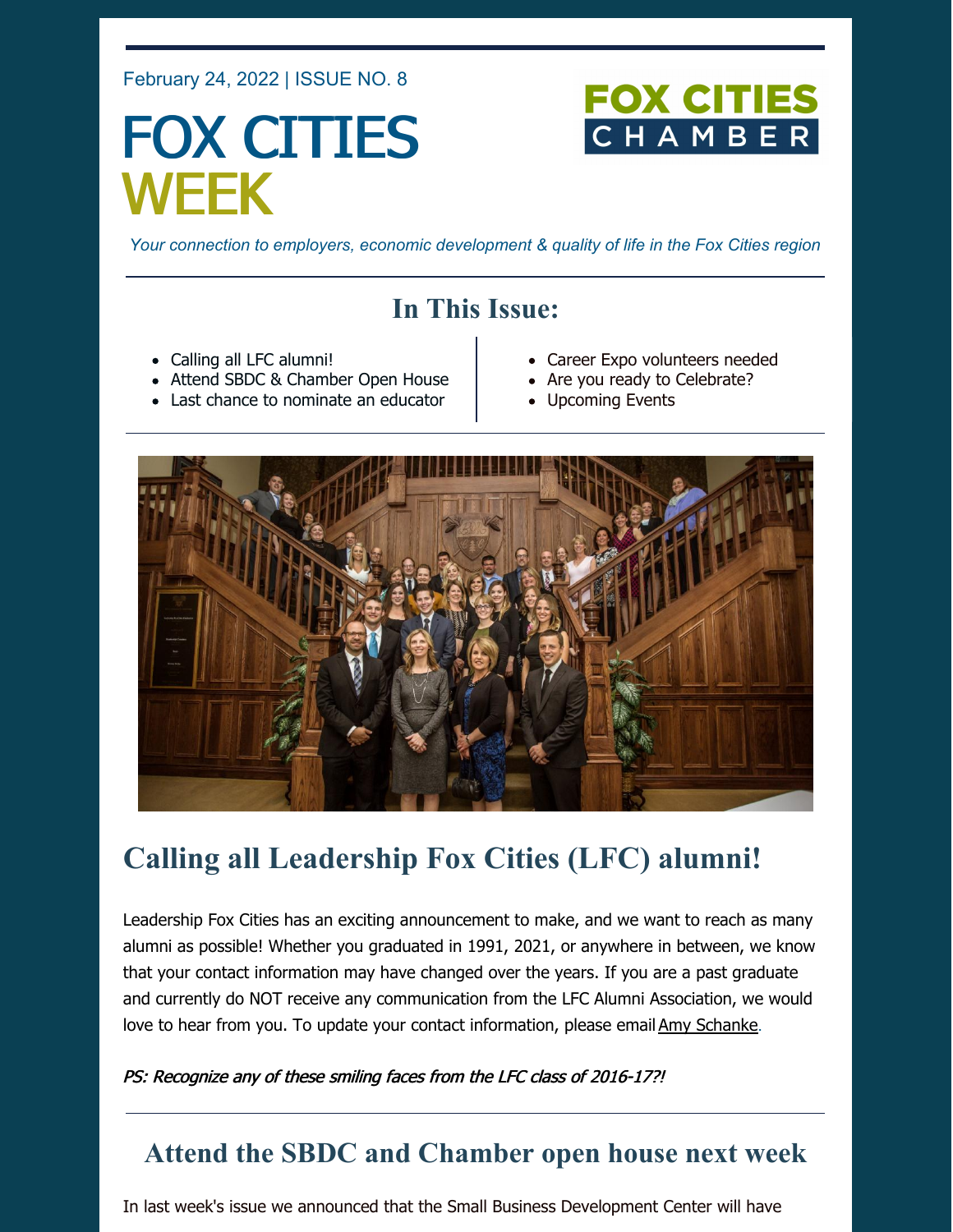regular hours at the Fox Cities Chamber starting March 2. We are excited about this new collaboration and will be holding a ribbon cutting and open house on the first day. Mark your calendar and [register](https://business.foxcitieschamber.com/events/details/ribbon-cutting-sbdc-and-fox-cities-chamber-17472) to attend and learn more.



## **Last chance to nominate an educator!**

Friday is the deadline to nominate an educator for the Fox Cities Chamber of Commerce Excellence in Education Shining Star Awards. Online nominations are being accepted through Friday, Feb. 25. NOMINATE A [DESERVING](https://form.jotform.com/213205214034135) EDUCATOR HERE.

# **Chamber Member & Community News**

#### **Entech Solutions installs Outagamie County clean electric vehicle charging system**

EnTech Solutions, a fullservice clean energy solutions provider, has installed a clean energy electric vehicle (EV) charging system outside of Metcalfe's Market at Hilldale in Madison, Wisconsin. This provides a

**Sheriff's Department receives Reach-A-Child**™ **first responder bags**

The Outagamie County Sheriff's Office received 80 first responder bags today to help children deal with crisis situations as part of the

**Applications close March 1 for free skill training in project management**

New North Inc., the regional economic development corporation serving the 18 counties of Northeast Wisconsin, along with partners Microsoft and gener8tor Skills Accelerator, is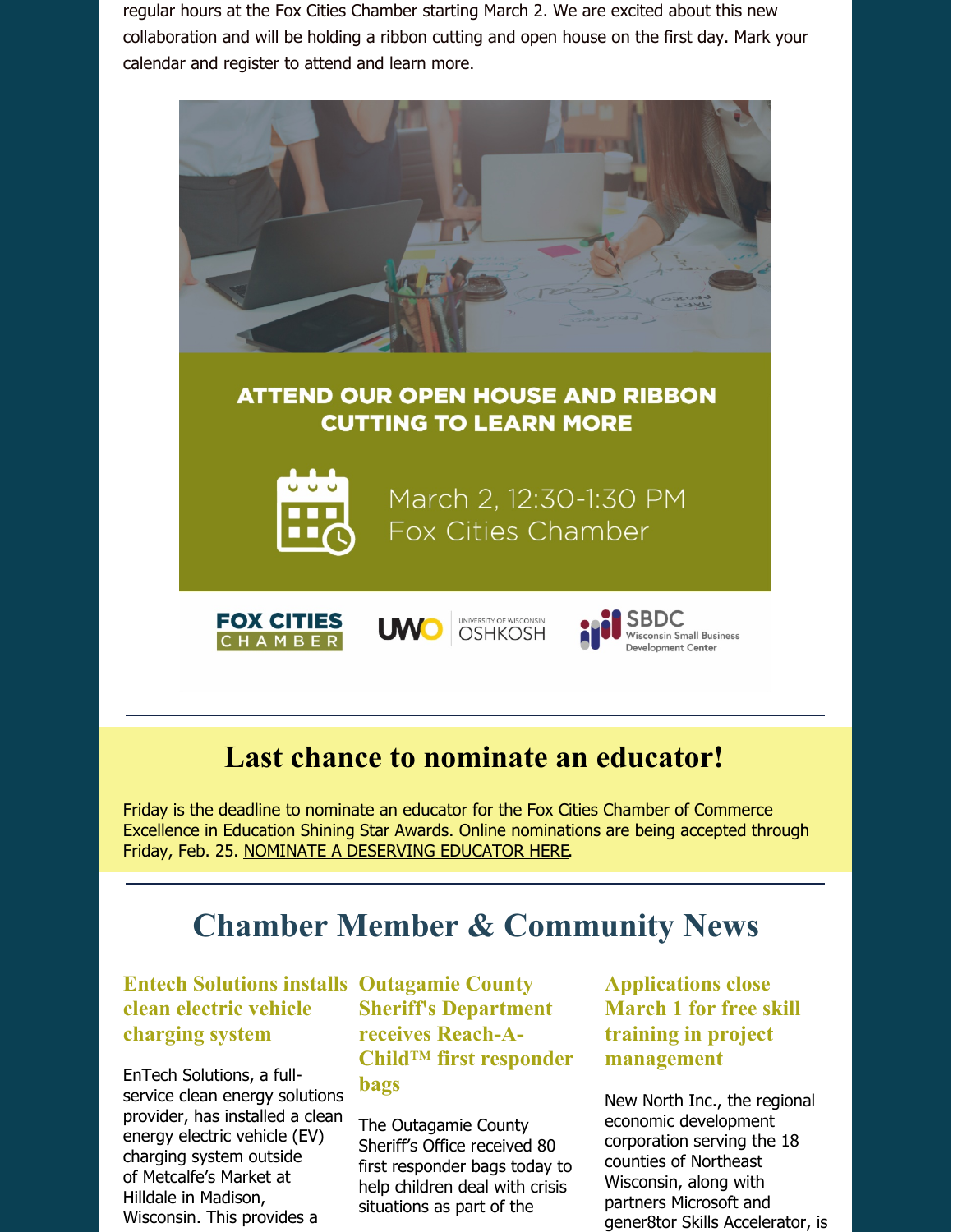convenient charging solution for those in the Madison community who drive electric vehicles and want an environmentally friendly option for vehicle charging. The Level 2 solar charger will be available for free over the next several months. Read [more](https://foxcitieschamber.com/news/2022/02/22/member-news/entech-solutions-installs-clean-electric-vehicle-ev-charging-system-at-hilldale-in-partnership-with-metcalfe-s/) >>

REACH-A-Child™ program, thanks to a \$5,000 contribution from AT&T Wisconsin. The program provides local sheriffs, police, EMTs and fire departments with First Responder REACH BAGs that contain a variety of children's books that are given to children at the scene of an accident, house fire or other emergency. Read [more.](https://foxcitieschamber.com/news/2022/02/22/member-news/outagamie-county-sheriff-s-office-receives-reach-a-child-first-responder-bags-thanks-to-5-000-contribution-from-at-t/) offering a free skills training program for under/unemployed individuals. Open to residents of Northeast Wisconsin, the upcoming online curriculum focuses on Project Management skills. Interested candidates should apply by March 1. Learn [more.](https://foxcitieschamber.com/news/2022/02/22/member-news/applications-close-march-1-for-free-skills-training-in-project-management/)

Read all [Chamber](https://foxcitieschamber.com/news/1/) member news here>>]

# **Volunteers needed for upcoming Career Expo**

We are in need of a few more volunteers to help out at our Career Expo on March 8 and 9. A large number of volunteers are needed to help make this annual event happen. Opportunities include bus chaperones, registration area volunteers, escalator monitors, landing zone monitors, vendor assistance and lunch delivery, media assistance, and more. [Volunteer](https://form.jotform.com/212994739819172) here**>>**.

A special thanks goes out to our sponsors, who made this event possible:

**Presenting Sponsors:**





#### **Show Sponsor**



#### **Platinum Sponsors:**



Gulfstream<sup>®</sup>



### SBDC at Fox Cities [Chamber](https://business.foxcitieschamber.com/events/details/ribbon-cutting-sbdc-and-fox-cities-chamber-17472) Ribbon Cutting

and Open House March 2, 2022 12:30 -1:30 PM 125 N Superior St., Appleton

#### Ribbon [Cutting](https://business.foxcitieschamber.com/events/details/ribbon-cutting-boot-barn-17460) at Boot Barn

March 4, 2022 12-1 PM 629 Westhill Blvd., Appleton

#### Future Fox Cities [Career](https://foxcitieschamber.com/talent/future-fox-cities-fox-cities-chamber/) Expo

March 8 & 9, 2022 Fox Cities Exhibition Center

#### Business After Hours at Best Western Premier [Bridgewood](https://business.foxcitieschamber.com/events/details/2022-business-after-hours-march-17448) Resort Hotel

March 10, 2022 5-7 PM 1000 Cameron Way, Neenah

[Excellence](https://foxcitieschamber.com/talent/excellence-in-education-awards-fox-cities-chamber/) in Education Shining Star Awards April 5, 2022 5 PM Red Lion Hotel Paper Valley LAST CHANCE: [Nominate](https://form.jotform.com/213205214034135) an educator!

[Celebrate](https://business.foxcitieschamber.com/events/details/celebrate-fox-cities-annual-dinner-17275) Fox Cities Annual Dinner April 7, 2022 5-7 PM 1000 Cameron Way, Neenah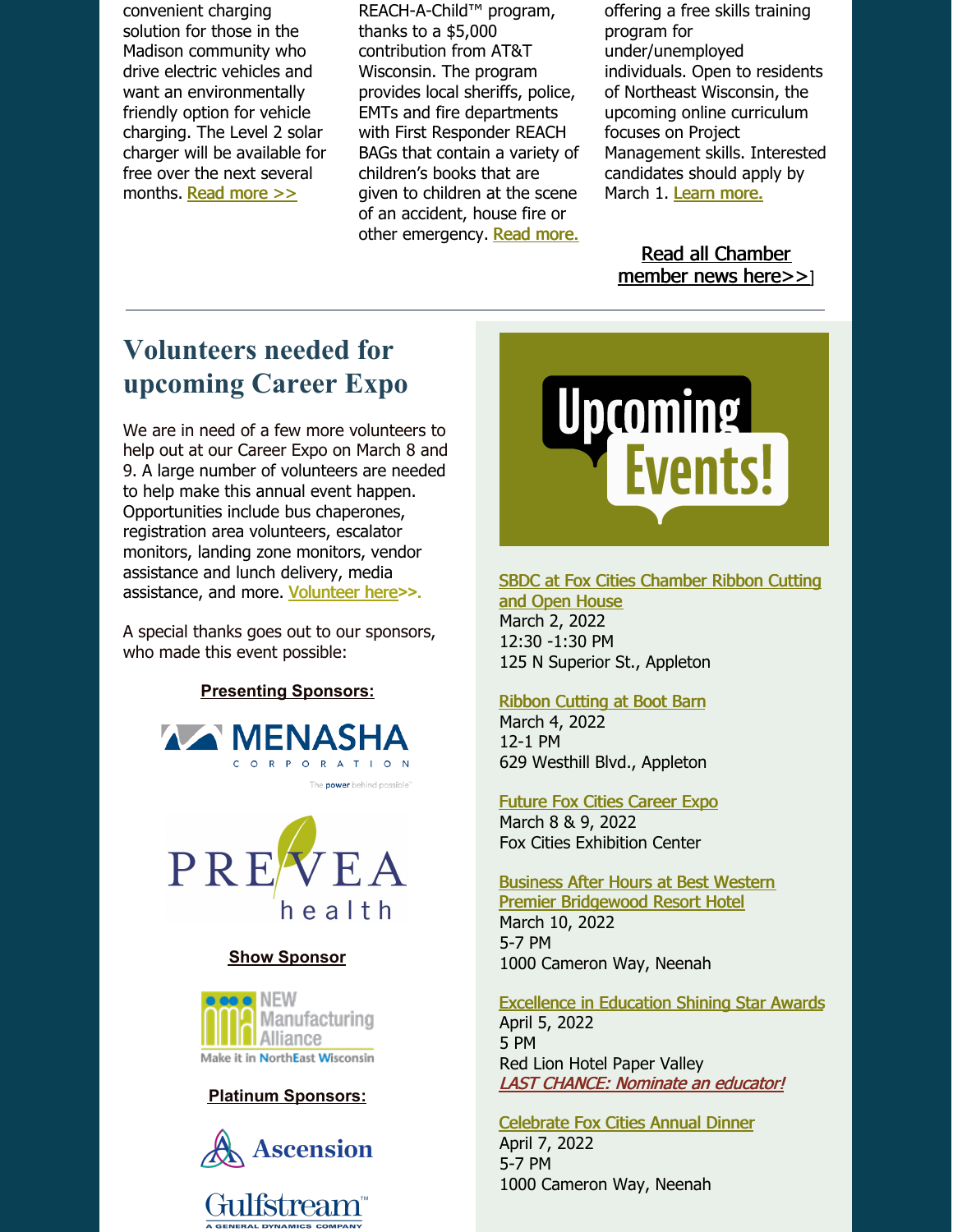### Zone Sponsors Bon Appetit Ducommun Ornua Ingredients North America

#### In Partnership With

City of Neenah City of Menasha Junior Achievement EPS

Business After Hours at Berkshire [Hathaway](https://business.foxcitieschamber.com/events/details/2022-business-after-hours-april-17449) April 14, 2022 5-7 PM W6180 Aerotech Dr., Appleton

#### [Economic](https://business.foxcitieschamber.com/events/details/2022-economic-outlook-lunch-17239) Outlook Lunch

April 19, 2022 5-7 PM 1000 Cameron Way, Neenah

See all [upcoming](https://business.foxcitieschamber.com/events/catgid/6) Chamber Events>>

# **Are you ready to Celebrate with us?** *Tickets still available for Celebrate Fox Cities Annual Dinner! [Reserve](https://business.foxcitieschamber.com/events/details/celebrate-fox-cities-annual-dinner-17275) your seat today!*



# **What we're reading**

### **Viewpoints: Burst of Wisconsin early-stage financing in 2021 has many roots**

There's no single reason why earlystage financing in [Wisconsin](https://biztimes.com/investments-in-wisconsin-early-stage-companies-in-2021-shatter-previous-high/) soared to new heights in 2021. Instead, a combination of factors led to a record

### **How Supply Chain Challenges Spur Safety's Prominence**

You don't have to look around very far to see the obvious, that labor is becoming scarce throughout the US. According to a recent Wall Street Journal article, "The Labor Shortage Is Here to Stay. Businesses Are Adjusting":